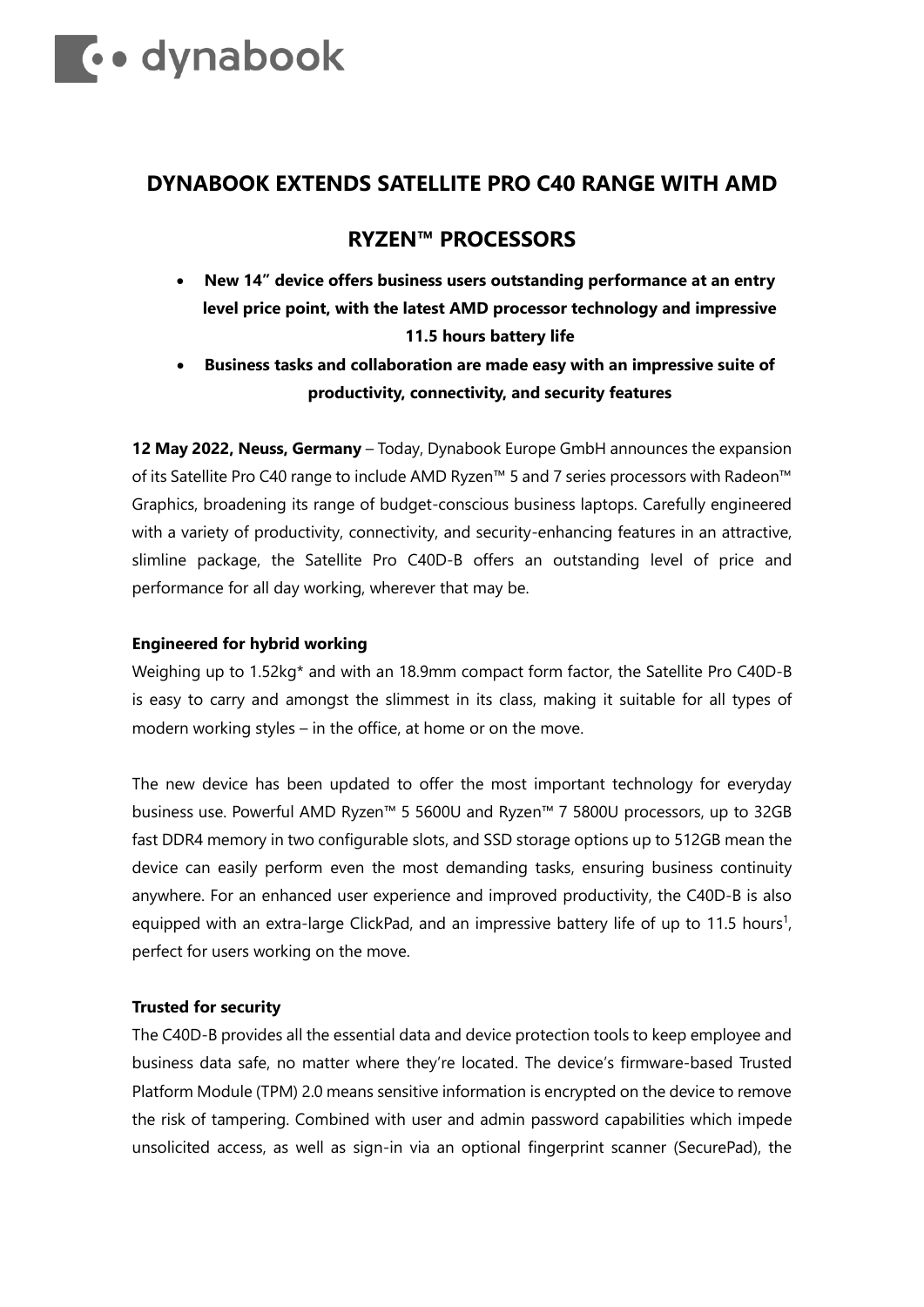## **Le** dynabook

device acts as the first line of defence against data breaches. In addition, an optional Kensington lock slot helps prevents physical theft.

#### **Unbeatable connectivity**

Enjoy hassle-free connectivity and collaboration via an array of connectivity options. A USB Type-C port provides charge, connect and display functions via one port, while a full-size HDMI, 2 x USB Type-A 3.1 and MicroSD card reader enable further display and accessory connectivity.

What's more, WiFi 802.11 AC and up to Bluetooth 5.0 provide fast connection and download speeds, while a Gigabit-LAN port offers rapid access to network resources back in the office. When it comes to staying in touch with customers and colleagues in different locations, the C40D-B is ready for action. An HD webcam, stereo speakers and in-built Cortana-enabled microphone provide rich sound and crisp visuals for great quality video calls. The device is also equipped with a mic/headphone slot, providing users the option to plug in or pair headphones.

#### **Designed for style and comfort**

With a sleek dark blue exterior, the C40D-B is professional and contemporary-looking. Featuring a slim bezel on its non-glare 14" LCD FHD or HD screen, the device offers users a crisp and clear visual experience, providing comfort throughout the working day. Beyond its attractive design, the device has been treated with an anti-bacterial coating to limit the growth of potentially harmful bacteria by up to 99.9%<sup>2</sup>.

"The launch of the Satellite Pro C40D-B with AMD processor technology perfectly illustrates how we deliver the best possible choice and value to our customers", said Damian Jaume, President, Dynabook Europe GmbH. "By broadening the range of devices available, we are enabling all businesses to access reliable and versatile technology at an affordable price point."

The Satellite Pro C40D-B will be available from June 2022. For more information about the Dynabook range please visit:<https://emea.dynabook.com/laptops/satellite-pro/>

\* depending on the model

<sup>1</sup> Measured with Mobile Mark™ 2018. *Mobile Mark is a trademark of Business Applications*